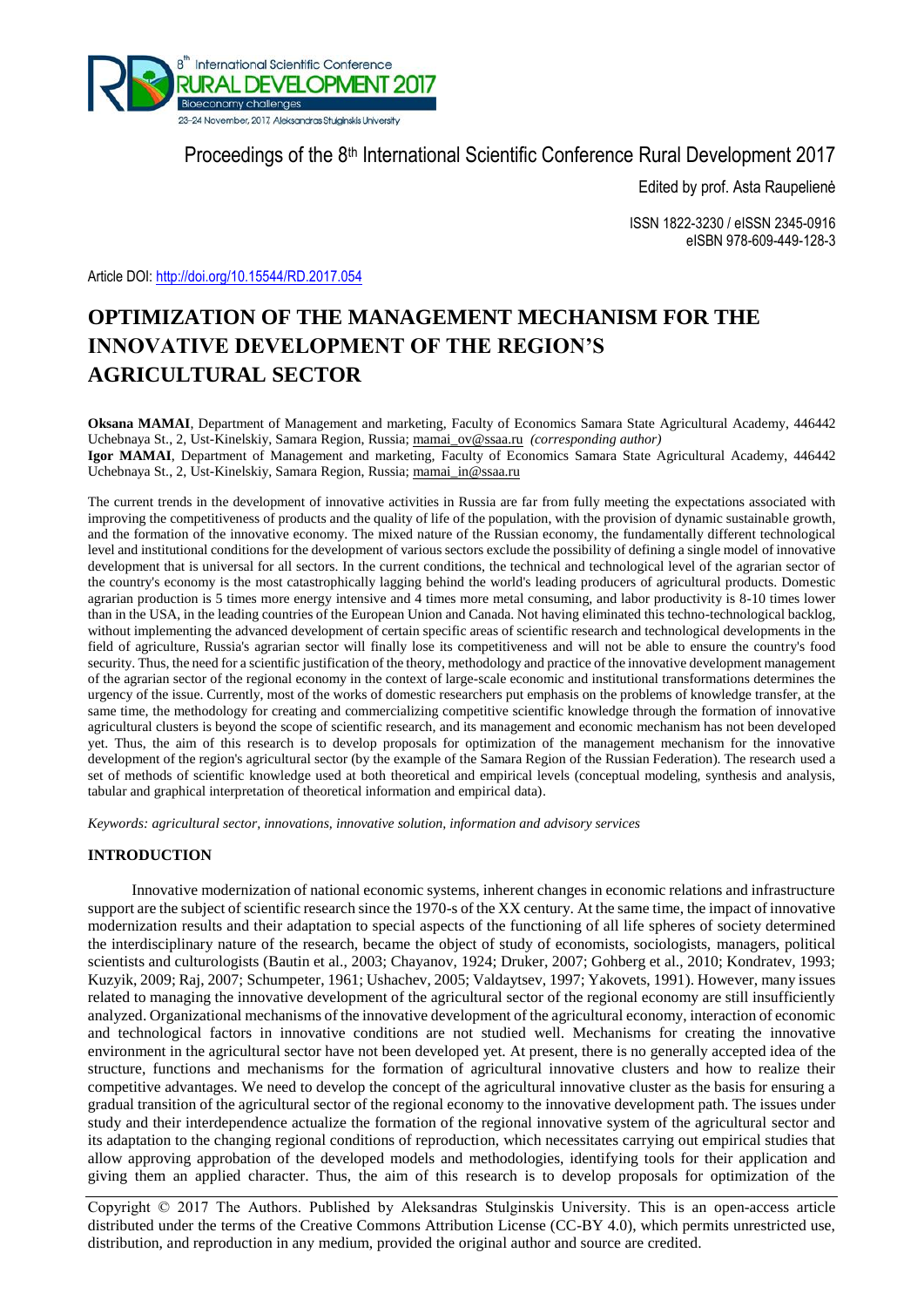management mechanism for the innovative development of the region's agricultural sector (by the example of the Samara Region of the Russian Federation)

### **METHODS**

The theoretical and methodological basis of the research is based on the works of domestic and foreign scientists who have made a significant contribution to the scientific solution of the problem of the innovative development of the Russian economy in general and the agricultural sector in particular. Various methods of studying processes and phenomena in the field of organizational and economic relations are used in the work. Such a complex approach includes a set of methods of scientific knowledge used at both theoretical and empirical levels (conceptual modeling, synthesis and analysis, tabular and graphical interpretation of theoretical information and empirical data). Systemic, program-target, institutional, evolutionary and logical approaches to studying trends in the development of the innovative system of the agricultural sector of the regional economy, as well as monographic, computational and economic and statistical research methods were applied.

# **RESULTS**

In the management system of the region's innovative development, as the study showed (Mamai, 2009; OECD, 2011), the main place is given to information and consulting support of this process. At the same time, the successful functioning of the information and advisory services organization (IASO) in the region's innovative development concerning the agricultural sector is impossible without a clear organizational mechanism. The basis is the creation of the bank of innovative and informational and advisory needs of agricultural enterprises in the region.

There are two criteria for determining the list of services offered by the IASO to potential customers: 1) Services that employees of the IASO can provide independently or with the help of attracted specialists, 2) Services that are currently required for potential customers.

In accordance with the first criterion, it is possible to create a list of services provided, if the advisor clearly understands what functions he should perform at his workplace and what knowledge and skills he has to satisfy these requirements.

The essence of the second criterion is often misunderstood by advisors, and then these services rendered by the service fall into the list that can be provided by advisors in the most effective way, rather than those that are really needed by commodity producers at present.

For example, many large agricultural enterprises do not need help on highly specialized issues (compiling crop rotations, feeding diets, etc.), as they usually have their own staff specialists (agronomist, livestock specialist, engineer, etc.). Therefore, enterprises need comprehensive assistance in resolving the issues of introducing and adapting innovative technologies and the latest achievements of science and technology, legal issues, taxation, environmental protection, organization of production, crediting, improving the quality of leadership, etc. Thus, when forming the list of information and advisory services provided, it is important to remember that clients (agribusinesses) should determine the subject and form of information products transfer and services (Aleksanov et al., 2001). Therefore, all clients should be divided into target groups, as each of them has its own goals and needs specific information.

The survey of agricultural enterprises' needs and requirements in the agricultural sector of the Samara region in information and advisory services was carried out using direct methods of studying, which made it possible to reveal the real interest of agricultural producers in the agricultural sector (Mamai, 2009; Mamai et al., 2015). For this purpose, a sociological survey of managers and specialists of agricultural enterprises of the Samara region was conducted.

This research was based on the methodology of studying information and advisory activities, which was tested in the Republic of Kazakhstan (Stukach et al., 2000). The survey included the following stages:

1) Questioning of managers and specialists of agricultural enterprises to identify the severity of specific needs in a particular information and advisory service, which allowed determining the range of services that they currently need;

- 2) Based on the results of the previous stage, differentiation of information and advisory needs of managers and specialists by types was carried out;
- 3) Based on the received information it became possible to determine the potential capacity of the market of information and advisory services and their indicative structure by types;
- 4) Managers of agricultural enterprises of the region's agricultural sector were also interviewed about the organizational arrangement of information and advisory services.

The survey was attended by managers and specialists of agricultural enterprises from all 27 districts of the Samara region. As for basic education all respondents were distributed as follows: engineers – 40.4%; agronomists – 39.0%; zoogenerators – 11.8%; economists – 3.9%; scientists – 0.7%; leaders with higher party education – 0.7%; accountants –  $0.7\%$ ; teachers  $-0.7\%$ ; economists  $-$  zootechnicians  $-0.7\%$ ; others  $-1.4\%$ .

Among those surveyed, 87.0% had higher education and 13.0% had secondary special education.

Most commonly all professional groups are in need for the following information:

- Cost accounting and cost analysis – 88.9%;

- Information on prices – 81.8%;

- Business planning – 80.2%.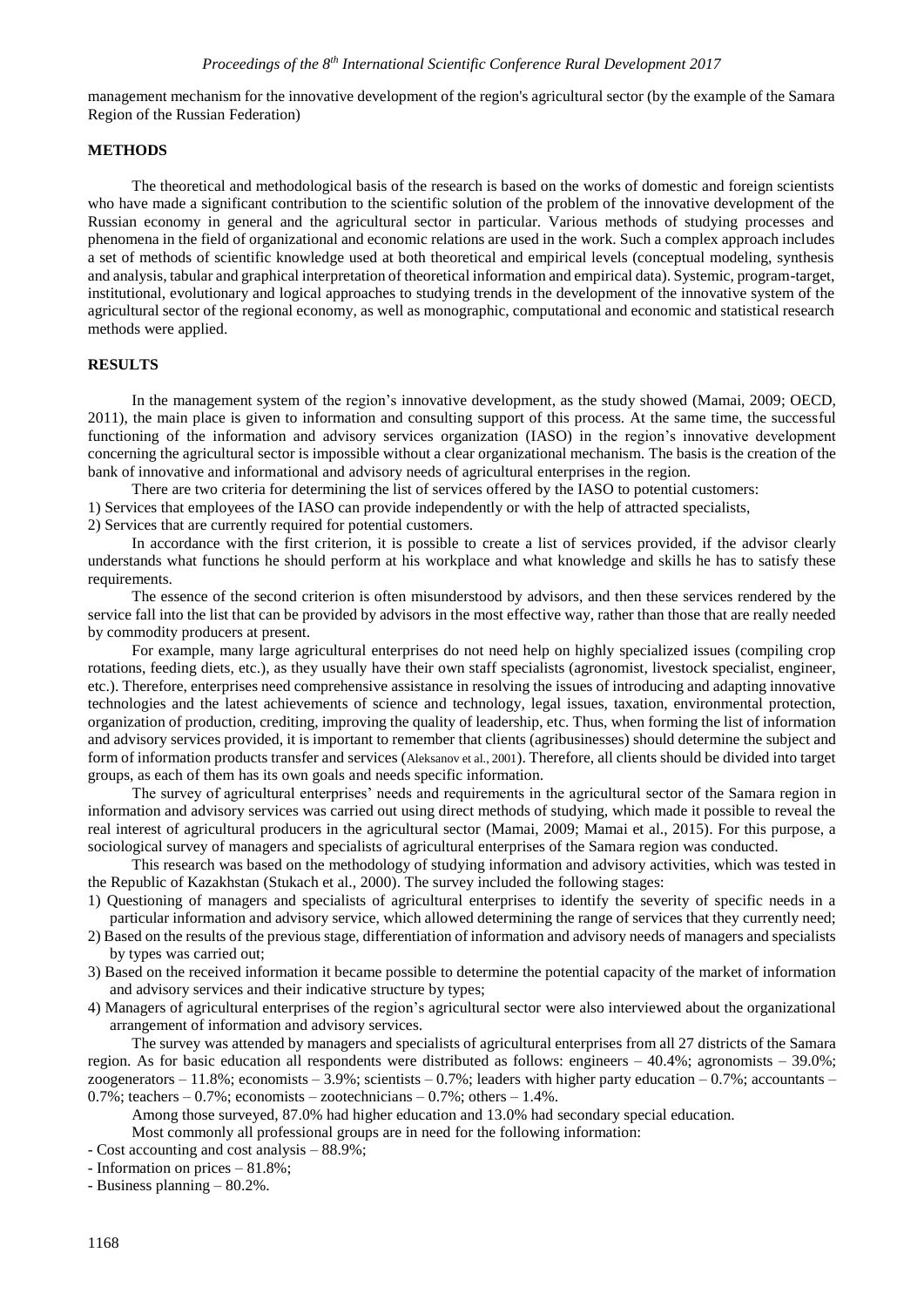The revealed results indicate the lack of the developed system of information support for the agricultural sector of the Russian economy.

Leaders and specialists of agricultural enterprises, depending on their basic education, experience the following information and advisory needs:

- 1) Engineers need information and advisory services on interaction with tax services 79.3%, on the newest technologies of crop management – 77.5%, on the use of new varieties of plants and animal breeds – 75.5%;
- 2) Zooengineers need information on the purchase of equipment 84.9% and seeds 78, 9%, on the use of modern equipment  $-72.8\%$ ;
- 3) Agronomists need information on interaction with tax services 88.3%, on prices in markets 86.0%, on the purchase of seeds  $-82.7\%$ :
- 4) Economists need information on the use of legislative acts in resolving possible conflicts –87.9%, on the possibility of obtaining loans – 83.0%.

Summarizing the above, it can be concluded that, according to the priority, information and advisory needs are as follows:

- 1) Information on prices in markets, sales of products, analytical and economic services (74.2%);
- 2) Services of external advisors on specific issues: on technological processes in plant growing, livestock, including
- taking into account innovative developments, on repair, purchase of machinery, seeds, fertilizers, pesticides (59, 9%).
- 3) Legal and tax-legislative advisory services (58, 3%) (Figure 1).



Figure. 1. Information and advisory needs of agricultural enterprises of the agricultural sector in the Samara region

It turned out that 98.2% of surveyed managers and specialists of agricultural enterprises in the Samara region are ready to cooperate with information and advisory services.

Using the information obtained, it is possible to determine the potential capacity of the information and advisory services market. The conducted research showed that agricultural enterprises in all districts of the region are interested in advisory services. It is important to remember that the location of enterprises of the agricultural sector in various natural and climatic zones influences their activities and contributes to the emergence of specific problems for them, which should be taken into account when organizing the work of advisory services.

For example, enterprises located in the central zone of the Samara region have the opportunity to visit any scientific, educational, research institution in city of Samara and obtain the required information and advice. Even taking into account the time spent on multiple trips to the city, searching for the right specialist, concluding relevant contracts, etc., such enterprises are able to get the necessary help, thanks to the proximity to the regional center. Enterprises from the southern and northern zones are deprived of this opportunity because of their remote location from the city of Samara. Sometimes managers and specialists (who come from remote places) cannot get the necessary information because it is in the impossible form or because it is complete unavailable, or the above-mentioned institutions are unwilling to cooperate and there is lack of necessary specialists and etc. Information and advisory services are clearly preferable in this case, since any manager or specialist who appeals to them for help will receive the required information and advice at the right time, in the right amount and the right quality.

The opinion of managers and specialists of the region's agricultural sector on the organizational and legal form of the IASO is extremely important (Figure 2).

The diagram shows that 57.0% of respondents preferred the state form of the IASO; 35% of respondents believe that the IASO should be independent organizations; 8.0% of respondents prefer private practitioners. This indicates a greater confidence on the part of managers and specialists of the agricultural sector to state information and advisory services, since in this case the state is responsible for the quality of the information and services provided.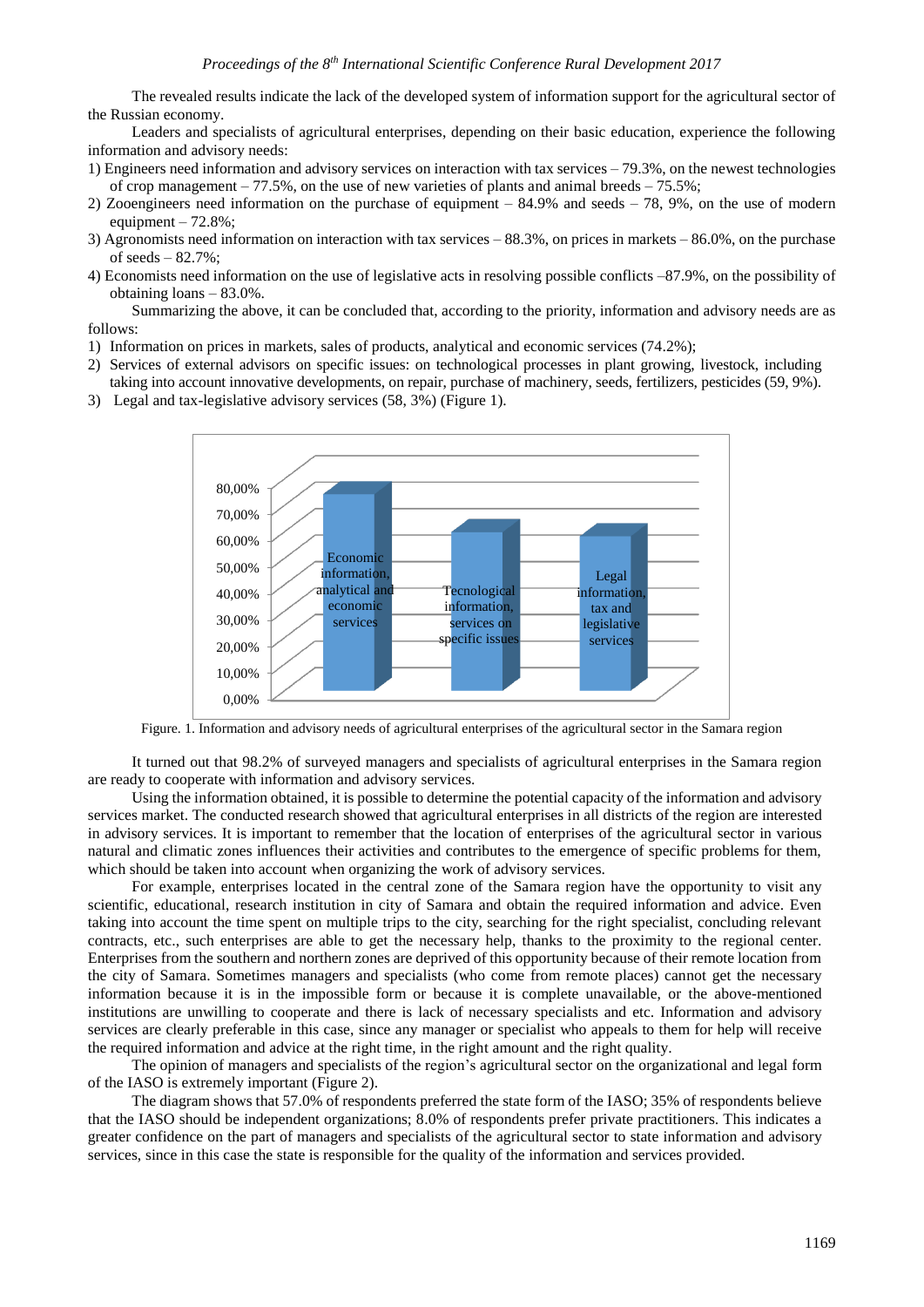

Figure 2. The respondents' choice of organizational and legal form of information and advisory services in the Samara region

However, the world practice shows that information and advisory services should be independent of any organizations, government bodies, state intervention, etc., which will allow freely and independently addressing issues related to interaction with enterprises of the region's agricultural sector.

The conducted research made it possible to identify the opinion of managers and specialists of agricultural enterprises of the region' s agricultural sector regarding their readiness and ability to pay for certain types of services (Figure 3).



Figure 3. The respondents' readiness to pay for information and advisory services in the Samara region

Fig. 3 shows that 36% of respondents prefer to receive completely free information and advisory services; 35% of respondents expressed their readiness to pay for information and advisory services; 29% consider it is necessary to introduce a mixed payment system.

Consequently, for the effective operation of the IASO, various methods and forms of payment for information and advisory services are required. This is primarily necessary to implement a differentiated approach to providing services to agricultural enterprises of the region's agricultural sector with different economic situations and information and advisory needs. This allows stating as follows:

- The idea of creating and operating regional information and advisory organization is supported by almost all managers and specialists of the region's agricultural sector;
- The created organization should provide both paid and free information and advisory services;

- The state should act as a founder in the creation and control of the organization's activity.

Taking into account the results obtained during the research, it is necessary to develop specific measures for the operation of the IASO. For this purpose, in accordance with the methodology of the Russian Central Research Institute of Innovative Problems and Marketing in the Agro-industrial Complex (Lazovskiy, 1996), the authors monitored information and advisory services currently in demand. For this purpose, the following tasks were set and solved:

- 1) Analyze the current system of information and advisory services for agricultural enterprises of the region's agriculturalsector;
- 2) On the basis of information and advisory needs of managers and specialists of agricultural enterprises of the region's agricultural sector, form a typical bank of problems and the corresponding list of services provided by the IASO with the allocation of paid services;
- 3) Identify the needs of managers and specialists of agricultural enterprises of the region's agricultural sector to improve their qualifications and identify the most preferable subjects of training.

The score was as follows:  $5 - \text{very important}, 4 - \text{important}, 3 - \text{interesting}, 2 - \text{could be interesting}, 1 - \text{slightly}$ interesting, 0 – not interesting.

The results of the study are presented below. Managers and specialists of agricultural enterprises of the region's agricultural sector now use four main sources of information. They are ranked as follows:

1) Government bodies and other state organizations;

2) Advisory services;

3) Individual advisors;

4) Private advisory organizations.

It is characteristic that these sources are relatively low used. The average score was 1, 9 on a five-point scale. This indicates that the currently available sources of information poorly satisfy information and advisory needs of agricultural enterprises.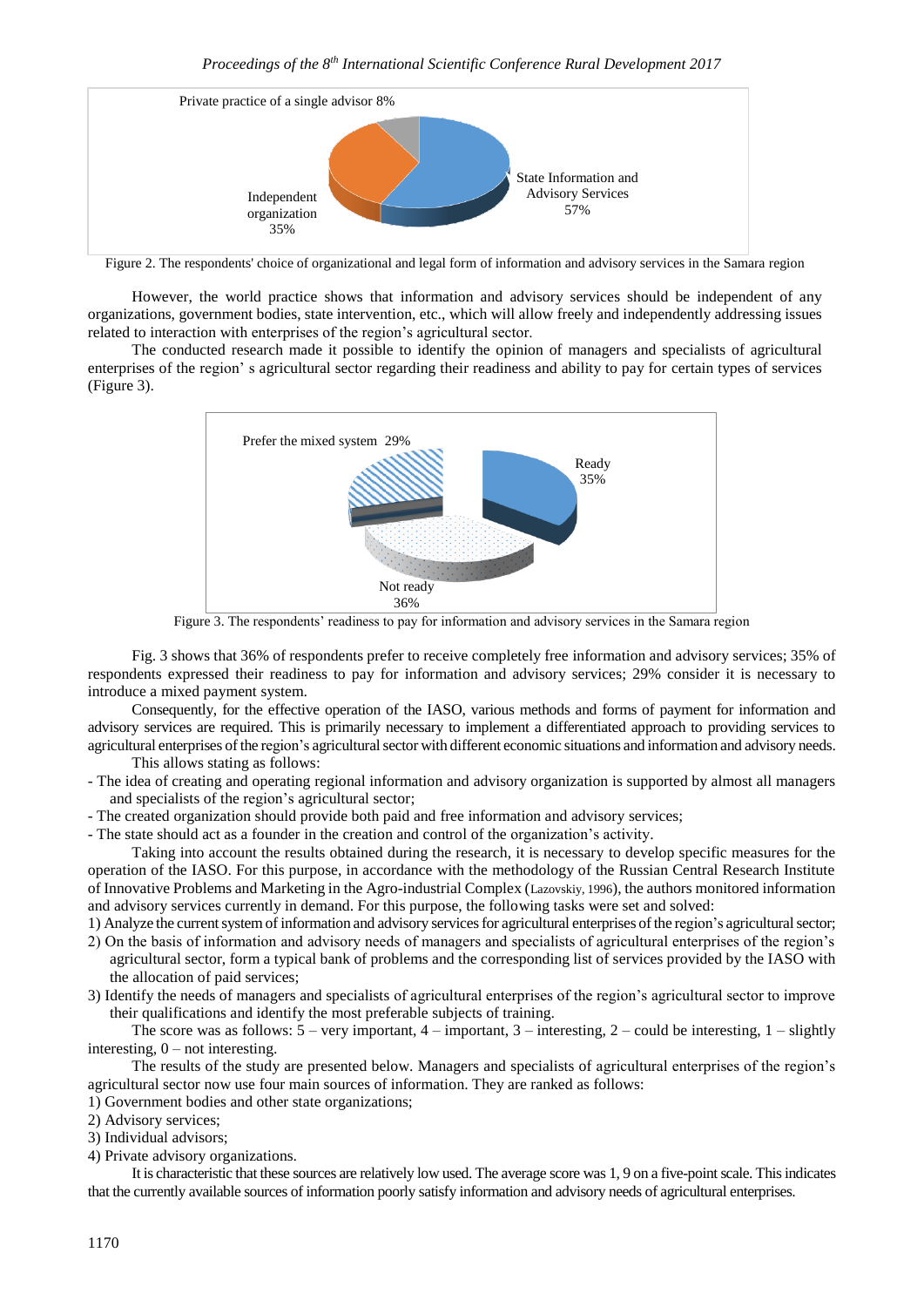The mass media are informative (on average  $-2.4$ ) to managers and specialists of agricultural enterprises of the region's agricultural sector. The most preferable among them are press and television (3.6 and 3.1, respectively). The basic communication means are still the telephone (3.4), and seminars (3.5) take an important place among scientific and practical events.

As a result of the research, the most preferred sources of information were identified. The most accessible source of information for managers and specialists of agricultural enterprises of the region's agricultural sector was television (3.2). Such sources as advisors, press and seminars (an average 3.0) were close to be important. The least interest as a source of information was caused by the radio (2.5).

The study of the frequency of obtaining information by managers and specialists of agricultural enterprises of the region's agricultural sector from various sources had disappointing results. Most often, information is obtained periodically. The respondents receive information from specialists of the Ministry of Agriculture and Food of the Region (82.7%) and information and advisory services (56.0%). They constantly receive information from the radio – 39.7% of respondents, from television – 49.1%, from the press – 48.2%. Information from exhibitions is rarely received (54.5%). However, the number of respondents who gave similar answers is small, which indicates the occasional obtaining of information from various sources. At the same time, managers and specialists of agricultural enterprises of the region's agricultural sector consider the advisors' visits to their enterprises (75.8%) and enterprises' independent visits to information and advisory services organizations (59.9%) as the most optimal forms of information and advisory services.

From the presented list of information and advisory services, respondents noted services that could be provided on a fee basis: providing information on current prices for agricultural products in all types of markets (85.9%), taxation services (79.0%), information on bank loans and financial transactions (71.8%), the business plan development (71.1%), agrochemical research of soil, water, feed, product quality (70.%), etc., advisory services on improving the efficiency of production activities and economic problems (61.3%), marketing services (54.6%), market information on prices, demand, competitors (49.4%), etc. The most preferable prices for services are prices partially compensated by the state (66.4%), and fixed prices (60.7%). Managers and specialists of agricultural enterprises of the region's agricultural sector expressed a desire to pay for services provided by transferring money to the account of the information and advisory services organization (77.4%), while seasonal contracts are considered to be the most acceptable medium term (63.0%), and one-time calls to advisory service if it is necessary (56.3%).

Respondents showed particular interest in receiving printed information and advisory products (newspapers, information sheets, magazines, etc.). In this case, magazines were the most preferable (61, 5% of respondents). Managers and specialists of agricultural enterprises of the region's agricultural sector noted that they would be interested in various refresher courses organized by the IASO (Figure 4). Among the topics for them were the following issues: the use of new machinery and technologies in crop production (84, 1%), taxation of legal and physical persons (82.2%), marketing and entrepreneurship (79.5%), organization and management of breeding business (78.7%), prevention and treatment of diseases of farm animals (76.3%), legal support for agricultural enterprises' activity (76.1%), the use of new machinery and technologies in livestock (75.1%), enterprises (74.9%), car repairs, tractors and agricultural machines (72.6%), enhance the efficiency of agricultural production through the use of advanced technologies, the introduction of new plant varieties and animal breeds, the use of fertilizers, herbicides, medicines, growth promoters (72.4%), etc. At the same time, many managers and specialists of agricultural enterprises of the region's agricultural sector (76, 1% of respondents) are ready to fully pay for the above-mentioned courses.



Figure 4. The respondents' choice of the form of skills improvement in the Samara region

Based on the information received, it became possible to form curricula and training programs and activities conducted by the IASO with the participation of Samara State Agricultural Academy, taking into account their relevance to potential participants in educational programs.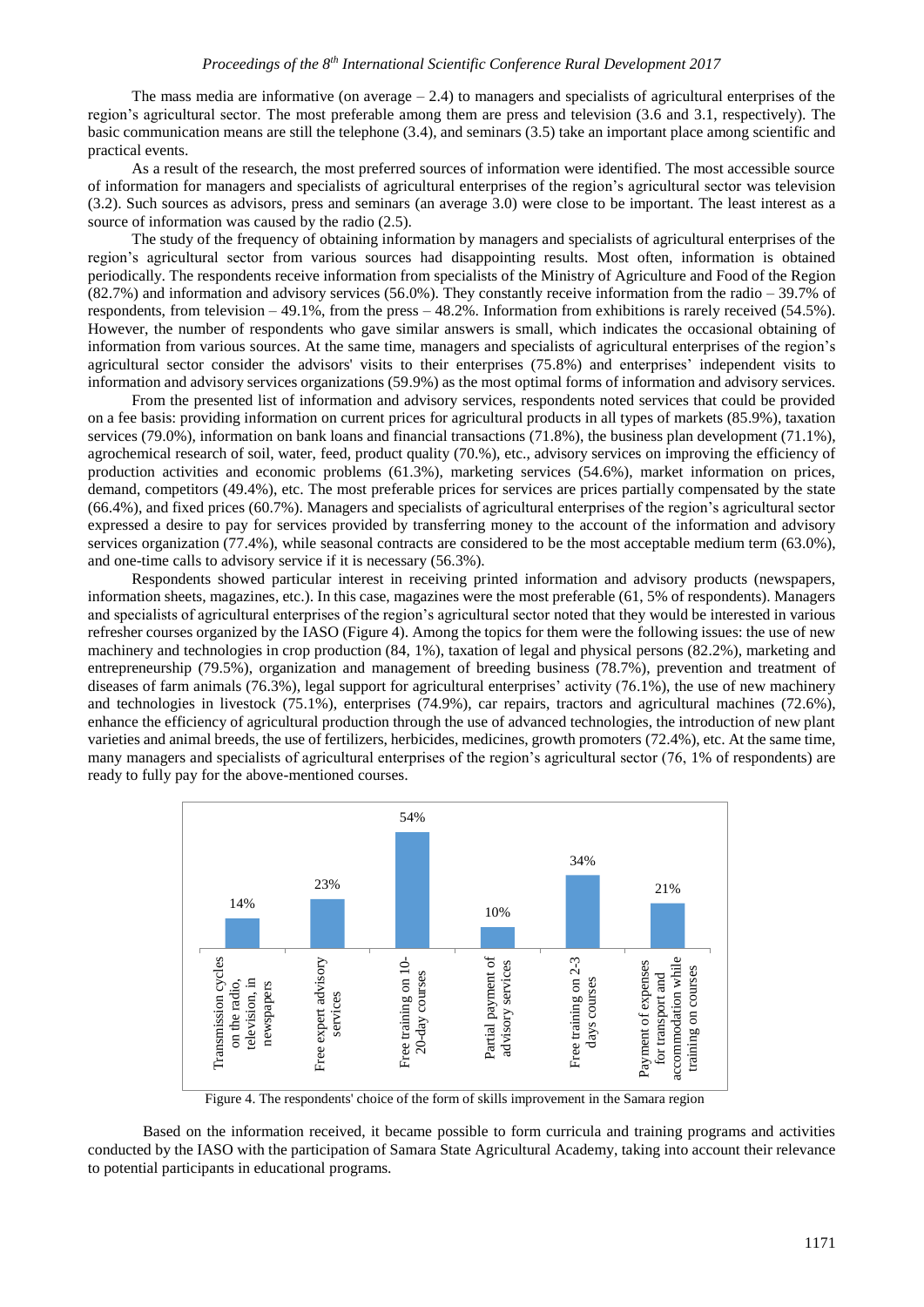Thus, the conducted studies show that managers and specialists of agricultural enterprises of the region's agricultural sector are interested in the innovative development of their economy, therefore, information and advisory support of this issue is one of the priority activities of the Samara IASO.

## **DISCUSSION**

The presented research results can solve only a part of the issues connected with the optimization of the management mechanism for the innovative development of the region's agricultural sector. However, their application is possible with the formation of the region's innovative policy and the development of official policy documents in the innovation sphere by the government of the Samara region. The main provisions can be applied: when forming innovative strategies for the region's agricultural sector development by the governments of the entities of the Russian Federation; when developing innovative development programs for the agricultural sector of the regional economy; when deciding on the key investment points of funds.

### **CONCLUSION**

Summarizing the aforesaid, it can be concluded that the conducted studies have made it possible to develop recommendations for optimization of the management mechanism for the innovative development of the region's agricultural sector (by the example of the Samara Region of the Russian Federation):

- a) to determine the range of information and advisory services that managers and specialists of agricultural enterprises currently need;
- b) to differentiate the information and advisory needs of managers and specialists by types;
- c) to determine the potential capacity of the market of information and advisory services and their indicative structure by types;
- d) to optimize the organizational structure of information and advisory services;
- e) to investigate the current system of information and advisory services for agricultural enterprises of the region's agricultural sector;
- f) to form a typical bank of problems and the corresponding list of services provided by the IASO with the allocation of paid services on the basis of information and advisory needs of managers and specialists of agricultural enterprises of the region's agricultural sector;
- g) to identify the needs of managers and specialists of agricultural enterprises of the region's agricultural sector to improve their qualifications and identify the most preferable subjects of training.

#### **REFERENCES**

- 1. Aleksanov, D., Koshelev, V. 2001. Konsultirovanie selskohozyaystvennyih tovaroproizvoditeley po ekonomike i upravleniyu (Consultation of agricultural producers on economy and management). Moscow. [In Russian]
- 2. Bautin, V., Kozlov, V., Kozlova, E. 2003. Innovatsionnaya deyatelnost v selskohozyaystvennom konsultirovanii regiona. (Innovative activity in agricultural consultation of the region). Moscow. [In Russian]
- 3. Chayanov, A. 1924. Osnovnyie idei i metodyi rabotyi obschestvennoy agronomii. (Main ideas and methods of work of public agronomics). Novaya derevnya, Moscow. [In Russian]
- 4. Druker, P. 2007. Biznes i innovatsii. (Business and innovations). Vilyams, Moscow. [In Russian]
- 5. Gohberg, L., Kuznetsova, T., Rud, V. 2010. Analiz innovatsionnyih rezhimov v rossiyskoy ekonomike. Metodologicheskie podhodyi i pervyie rezultatyi. (The analysis of the innovative modes in the Russian economy. Methodological approaches and first results). *Forsayt,* No. 3, pp. 18–30. [In Russian]
- 6. Kondratev, N.1993. Izbrannyie sochineniya (Chosen compositions). Ekonomika, Moscow. [In Russian]
- 7. Kuzyik, B. 2009. Innovatsionnoe razvitie Rossii: stsenarnyiy podhod (Innovative development of Russia: scenario approach). *Economic strategies,* Vol. 1, pp. 56–67. [In Russian]
- 8. Lazovskiy, V. 1996. Metodika monitoringa informatsionnyih potrebnostey selskih tovaroproizvoditeley (Technique of monitoring of information requirements of rural producers). Moscow. [In Russian]
- 9. Mamai, O. 2009. Metodologicheskie osnovyi innovatsionnogo razvitiya agrarnogo sektora regionalnoy ekonomiki (Methodological bases of innovative development of the agrarian sector of regional economy). Samara. [In Russian]
- 10. Mamai, O., Mamai, I. 2015. Teoreticheskie osnovyi innovatsionnogo razvitiya agrarnogo sektora regionalnoy ekonomiki (Theoretical bases of innovative development of the agrarian sector of regional economy). Kinel. [In Russian]
- 11. OECD. 2011, *OECD Reviews of Innovation Policy: Russian Federation. Available at [http://www.oecd-ilibrary.org/science-and](http://www.oecd-ilibrary.org/science-and-technology/oecd-reviews-of-innovation-policy-russian-federation-2011_9789264113138-en)[technology/oecd-reviews-of-innovation-policy-russian-federation-2011\\_9789264113138-en](http://www.oecd-ilibrary.org/science-and-technology/oecd-reviews-of-innovation-policy-russian-federation-2011_9789264113138-en)*
- 12. Raj, M. 2007. Desai Enhancing Russia's Competitiveness and Innovative Capacity. Finance and Private Sector Development Department. Europe and Central Asia Region. Document of the World Bank, pp. 30–32.
- 13. Schumpeter, Y. 1961. Theory of Economic Development. Oxford University Press.
- 14. Stukach, V., Shulenbaeva, F. 2000. Informatsionno-konsultatsionnyie uslugi v selskom hozyaystve (Information and consulting services in agriculture). [In Russian]